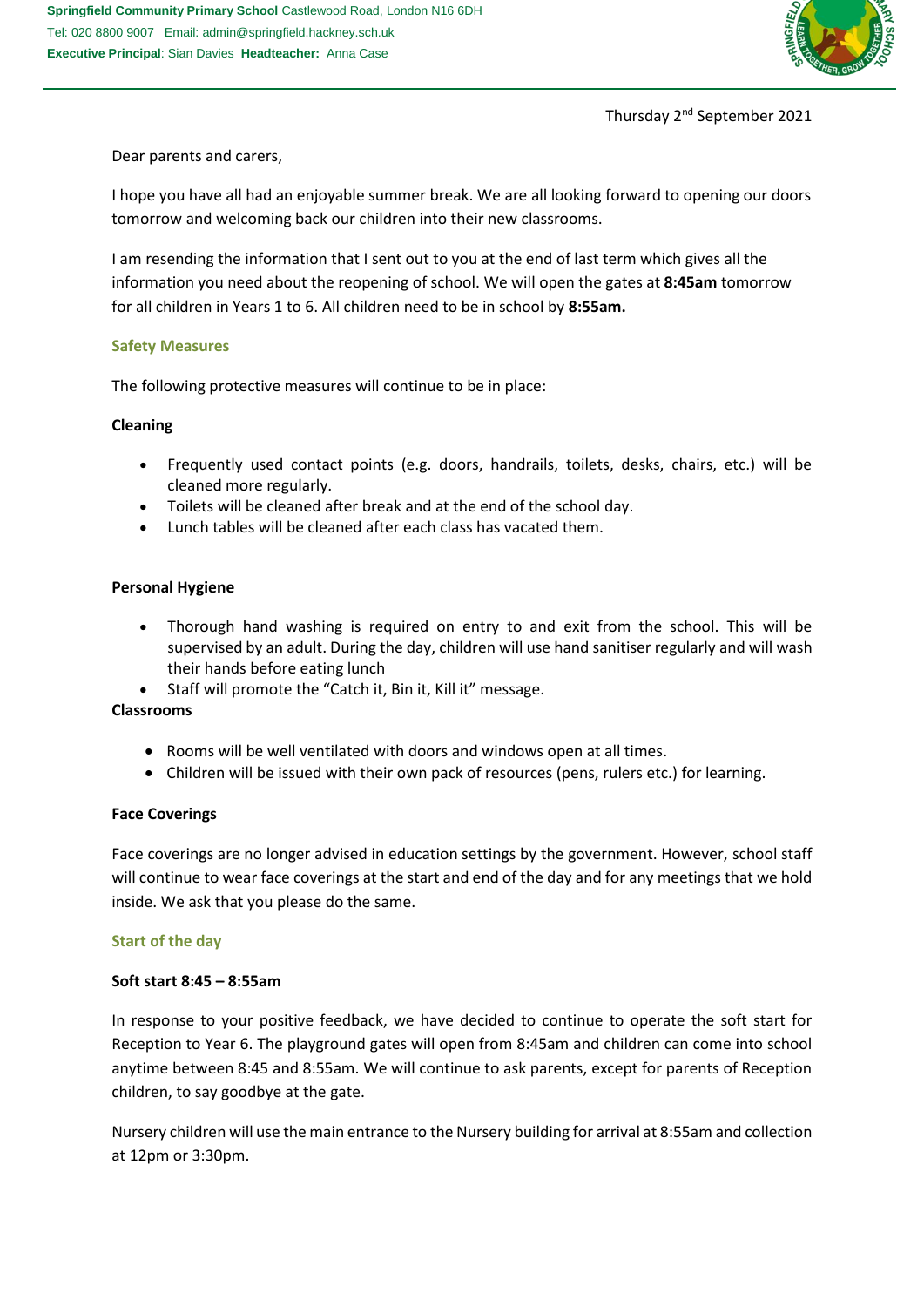## **Late arrivals**

As always, we want all our children to arrive at school on time. We do not want any precious minutes of learning to be lost. If your child is late, please bring them to the **main office.**

### **End of the day**

We will be returning to our old system for releasing children from the playground at **3:30pm**. Children will be released by their class teachers and teaching assistants and only as their name is called. Please be patient as we settle back into this way of releasing children. It may feel slower than before as your child's new teacher gets to know you. If you are collecting more than one child, please prioritise the youngest for collection first.

All children will be released from the playground and the gate will open at 3:20pm. Children will be released by their teacher at 3.30 from the following places:

**Reception:** from the Reception playground (by the wooden fence)

**Year 1** from the Red playground outside the Year 1 classroom

**Year 2** will be released from inside. Please queue next to the classroom windows in the 'Dance Zone'.

**Year 3** will be released from inside. Please wait next to the entrance near the wooden tower and slide. Please queue from the steps, along the green fence.

**Year 4 and 5** will be released from the spots on the football pitch. Please wait for your child on the top playground (basketball court).

Year 6 will be released from the top of the basketball court by the main gate.

The one way system will continue to operate at home time for entering and exiting the playground.

For children in Year 6, we will send a letter for you to request that your child walks home on their own. We will review these requests and have individual conversations from the second week of term. Please continue to collect your child until at least Friday 10<sup>th</sup> September – they will not be released to walk home alone during the first week.

#### **Late collections**

Please arrive on time to collect your child. Managing children being collected late will create additional challenges for our staff. If you are running late, please phone the office to inform us. You will be able to collect your child from the **main office.** We will continue to operate our charging policy for late collections: £5 for every 15 minutes.

## **Attendance**

Attendance at school will continue to be a legal requirement. The usual rules will apply, meaning we will be recording attendance and following up on any absences.

## **Uniform and what children should bring to school**

Please ensure your child is dressed in Springfield uniform with plain back shoes. Please do not allow your child to wear trainers except on PE days. On your child's PE day, please send them into school with their PE kit on so they do not need to get changed at school. As always, please ensure your child is appropriately dressed for the weather: rain coats will be essential for the unpredictable autumn weather.